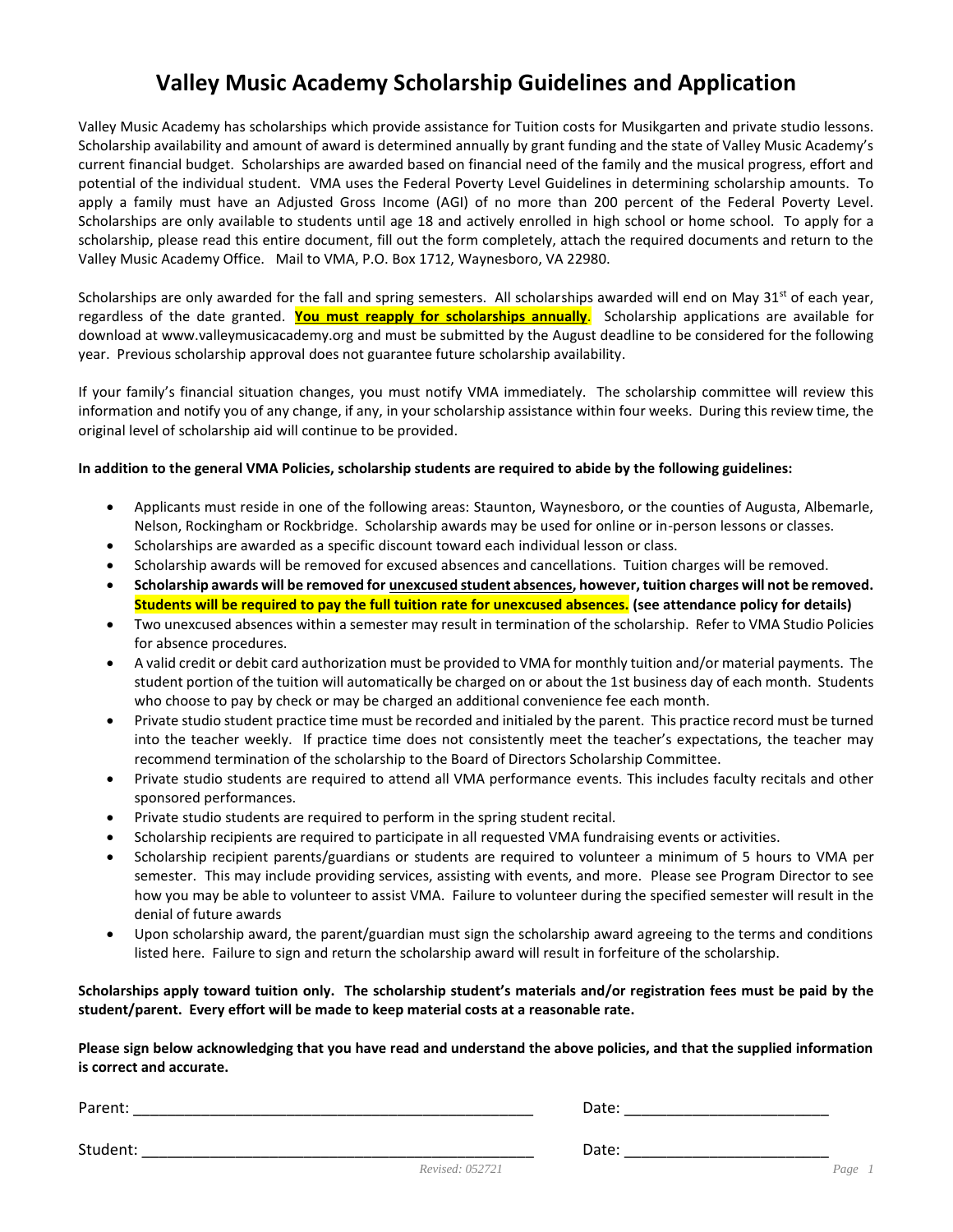### **Valley Music Academy Scholarship Committee PO Box 1712 • Waynesboro, VA 22980 • (540) 942-8648**

| Age: ______ Date of Birth: _______________ Grade: ________ School Attending: _________________________________                                                                                                                                                                                                                                                                                                                                                                                                                                                                                                                                                                                                                             |                                                                                                                                                                                                                                                                                                                              |
|--------------------------------------------------------------------------------------------------------------------------------------------------------------------------------------------------------------------------------------------------------------------------------------------------------------------------------------------------------------------------------------------------------------------------------------------------------------------------------------------------------------------------------------------------------------------------------------------------------------------------------------------------------------------------------------------------------------------------------------------|------------------------------------------------------------------------------------------------------------------------------------------------------------------------------------------------------------------------------------------------------------------------------------------------------------------------------|
|                                                                                                                                                                                                                                                                                                                                                                                                                                                                                                                                                                                                                                                                                                                                            |                                                                                                                                                                                                                                                                                                                              |
|                                                                                                                                                                                                                                                                                                                                                                                                                                                                                                                                                                                                                                                                                                                                            |                                                                                                                                                                                                                                                                                                                              |
|                                                                                                                                                                                                                                                                                                                                                                                                                                                                                                                                                                                                                                                                                                                                            |                                                                                                                                                                                                                                                                                                                              |
|                                                                                                                                                                                                                                                                                                                                                                                                                                                                                                                                                                                                                                                                                                                                            |                                                                                                                                                                                                                                                                                                                              |
|                                                                                                                                                                                                                                                                                                                                                                                                                                                                                                                                                                                                                                                                                                                                            |                                                                                                                                                                                                                                                                                                                              |
| Program Scholarship Applied For: □ Private Lessons - (Instrument _____________________)                                                                                                                                                                                                                                                                                                                                                                                                                                                                                                                                                                                                                                                    | □ MusikGarten                                                                                                                                                                                                                                                                                                                |
| Have you ever received a VMA scholarship? $\Box$ Yes<br>$\square$ No                                                                                                                                                                                                                                                                                                                                                                                                                                                                                                                                                                                                                                                                       |                                                                                                                                                                                                                                                                                                                              |
| If Yes, did you (or family) fulfill the five hours of volunteer service required per semester?                                                                                                                                                                                                                                                                                                                                                                                                                                                                                                                                                                                                                                             | □ Yes<br>$\Box$ No                                                                                                                                                                                                                                                                                                           |
|                                                                                                                                                                                                                                                                                                                                                                                                                                                                                                                                                                                                                                                                                                                                            |                                                                                                                                                                                                                                                                                                                              |
|                                                                                                                                                                                                                                                                                                                                                                                                                                                                                                                                                                                                                                                                                                                                            |                                                                                                                                                                                                                                                                                                                              |
| Annual Gross Household income: \$                                                                                                                                                                                                                                                                                                                                                                                                                                                                                                                                                                                                                                                                                                          | Annual Adjusted Gross Income (AGI): \$                                                                                                                                                                                                                                                                                       |
| Number of Dependents in household: __________                                                                                                                                                                                                                                                                                                                                                                                                                                                                                                                                                                                                                                                                                              | Total number of people living in household: __________                                                                                                                                                                                                                                                                       |
| The following documentation is required:<br>$\checkmark$ A completed parent/guardian volunteer form (see below).<br>✓<br>any Social Security Numbers listed on the form.<br>$\checkmark$ If you were not required to file a tax return, please provide proof of this status and proof of any source of<br>income from items below:<br>o Copies of 2 most recent paycheck stubs from all receiving income in household<br>o Proof of other sources of income (i.e. Social security, disability, unemployment, etc.)<br>o Any other additional documentation showing household income<br>I affirm that the information provided in this scholarship application to Valley Music Academy is true and accurate<br>to the best of my knowledge. | Copy of the most recent year's tax return (1040 only-no additional schedules required). Please BLACK OUT<br>A written recommendation from the current music instructor. If you have none, please provide written<br>recommendation from a past school teacher. Include the name and email of the teacher writing a referral. |
|                                                                                                                                                                                                                                                                                                                                                                                                                                                                                                                                                                                                                                                                                                                                            |                                                                                                                                                                                                                                                                                                                              |
|                                                                                                                                                                                                                                                                                                                                                                                                                                                                                                                                                                                                                                                                                                                                            | Date <b>Date</b>                                                                                                                                                                                                                                                                                                             |

*Only complete applications with all requested documentation will be considered.*